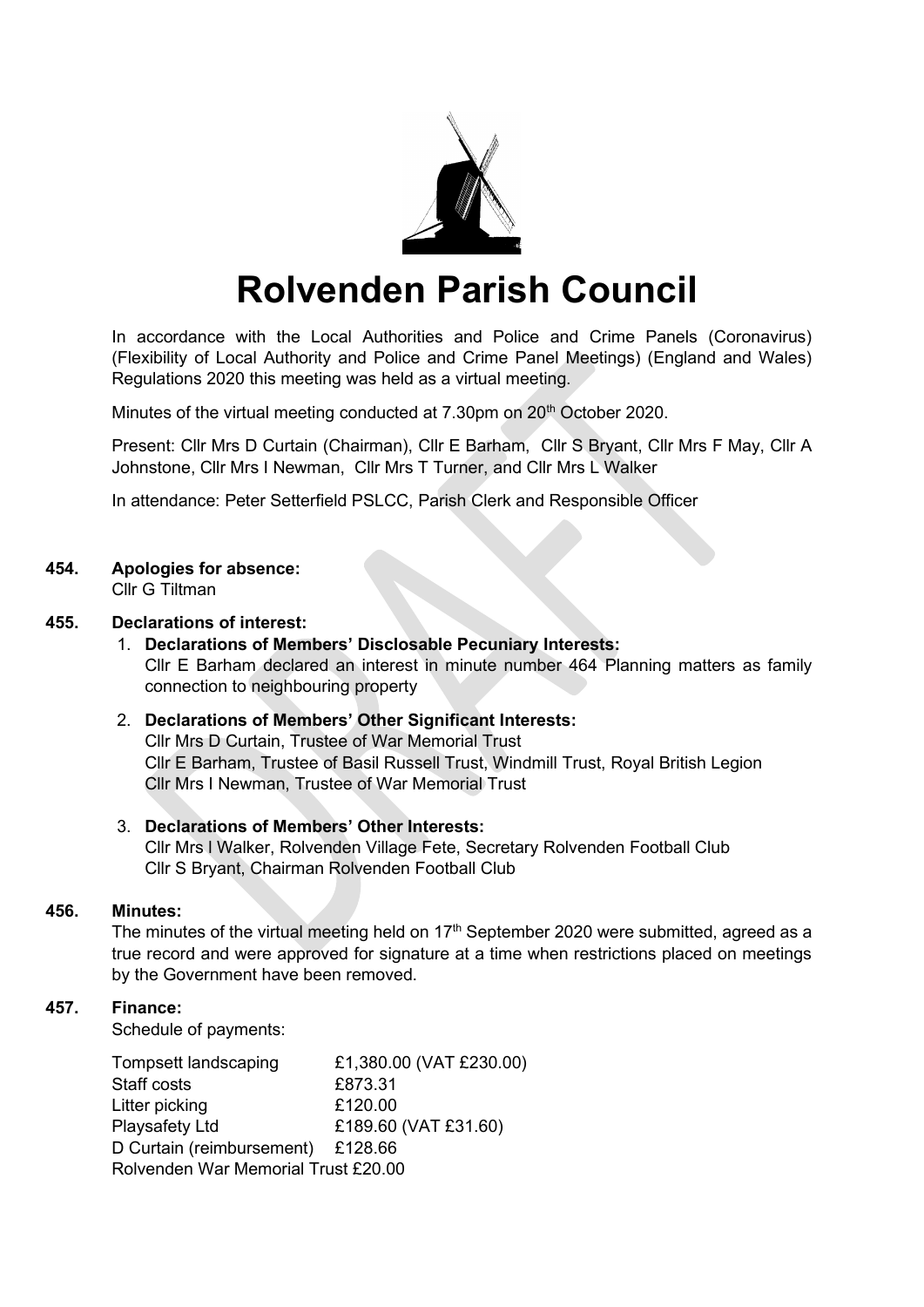Care Bears scheme  $£200.00$ 

Councillors Curtain and Newman verified the transactions through the bank account.

## **Resolved:**

- **1. To receive and note report RPC/20/07**
- **2. To receive and acknowledge the financial movements for the period 1st April 2020 to 30th September 2020.**
- **3. To authorise the payment of the invoices presented at the meeting.**

#### **458. Budget 2020 / 2022:**

Ashford Borough Council have advised that the precept demand for the municipal year 2021 / 2022 has to be submitted by the 11<sup>th</sup> January 2021. Therefore the Parish Council will be asked to determine its budget for next year at its December 2020 meeting.

#### **459. Business Plan:**

The Parish Council's proposed business plan was attached to the agenda, it sets out the Parish Council's vision for the Parish, its purpose, values, objectives and key priorities for the next three years.

The aim of the business plan is to give parishioners' a clear understanding of what the Parish Council does and what it is trying to achieve.

## **460. Missing Funds:**

The latest correspondence from the loss adjuster and the Solicitor were shared with councillors prior to the meeting. Lloyds Bank have supplied two pages of the online mandate which had not been seen before by council and on inspection the Cllrs signatures proved to be forged.

Further comments have been made to the Solicitor regarding this mandate to take forward with the Bank, and the outcome of the Insurance is awaited.

Councillor Bryant requested that an article be placed in the Parish Magazine explaining the situation regarding the missing funds.

# **461. S106 funds and projects:**

The legal agreement from Ashford Borough Council in respect of the Streyte Play area has been received and returned. The order has been placed for the play equipment however, due to the length of lead time it will not be possible to instal the equipment prior to Christmas but the Company have quoted this to be the first installation following the Christmas break, week commencing 11<sup>th</sup> January 2021.

#### **462. Pavilion project:**

Now that the development at Halden Field has been completed and the developer invoiced for the Section 106 contributions, work can now begin to progress the project.

Advice has been sought as to the best way forward to manage the build and the future day to day running of the pavilion whilst protecting the interests of the users and the Parish Council.

The land on which the proposed pavilion will sit on is owned by the War Memorial Trust.

The preferred operating model for the new pavilion is a Community Interest Company whose membership to be made up of representatives from the Parish Council, War Memorial Trust and other user groups. Rolvenden Cricket Club and Rolvenden Tennis Club have already expressed a keen interest and other sports users groups are being contacted by the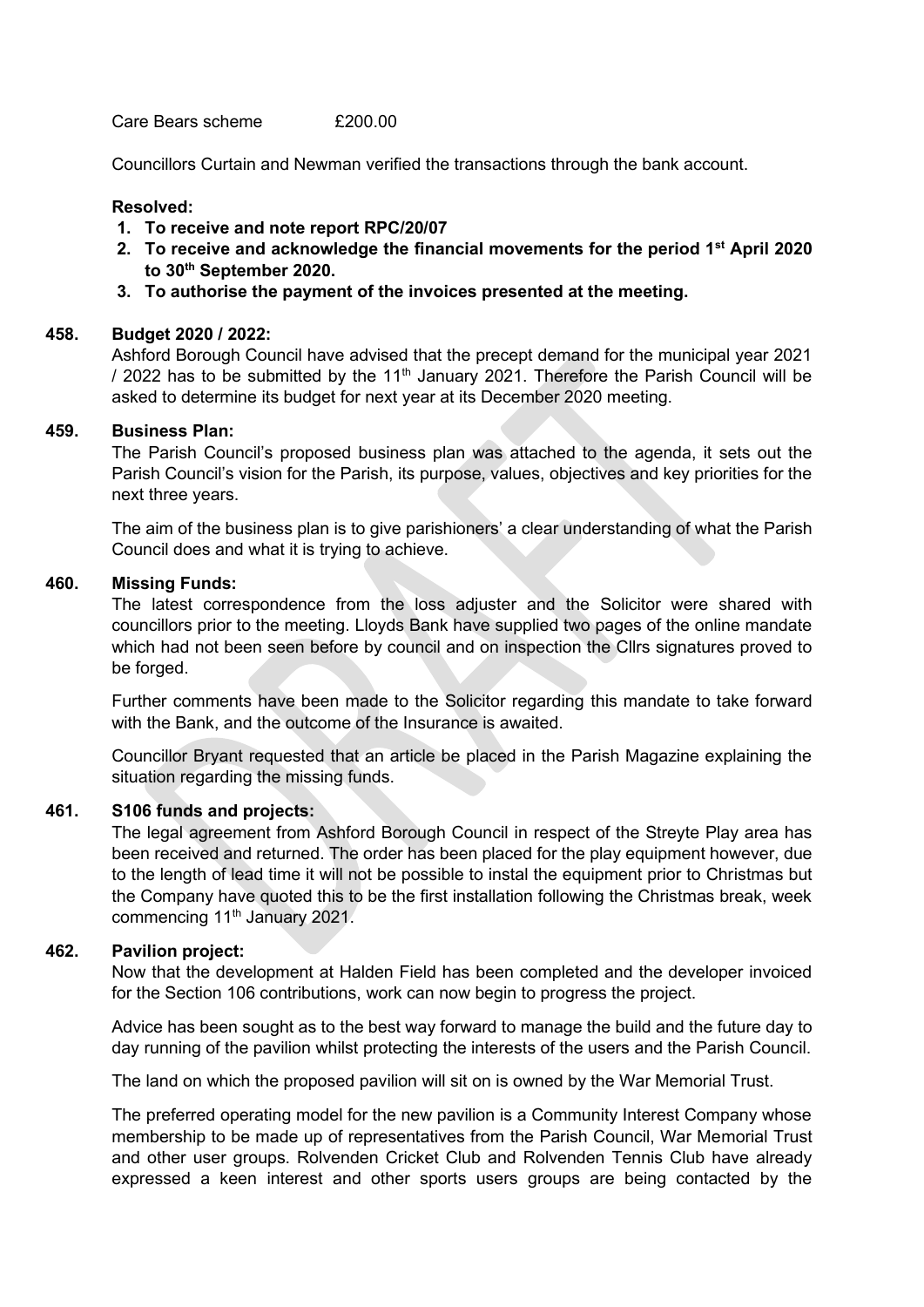Rolvenden War Memorial Trust. As the land owner the War Memorial Trust will be asked to grant a 25 year lease to the Community Interest Company who would be able to use this as security for grants from major funders.

The War Memorial Trust have considered this approach to the project and wish to proceed with the establishment of a Community Interest Company.

The Parish Council is asked to consider, as the Statutory body, if it wishes to undertake the establishment with the Clerk being appointed as Company Secretary with no voting rights. The establishment does not require the involvement of a solicitor and can be dealt with online at a cost of £29. Once established the Community Interest Company would be required to establish its own banking arrangements and be responsible for raising the funds required to build the pavilion and provide for its future maintenance. The War Memorial Trust have already agreed that the Clerk acts as the Company Secretary.

After discussion no decision was made as it became apparent that the War Memorial Trust had not contacted all of the potential user groups. The opinion was expressed that a meeting of all the potential user groups and the village hall should take place before any decisions were made or the Community Interest Company established. It was also suggested that the pavilions at Smarden and Egerton were looked at as examples.

## **463. Land bequest:**

There has been no progress in the dealings with the executors.

## **464. Planning matters:**

**1. 20/01238/AS – Pooh Corner, Benenden Road, Rolvenden –** Erection of a detached annexe.

**Resolved: The Parish Council object to the application on the grounds that no consideration has been given to the Rolvenden Neighbourhood Plan and that it does not conform to Policies RNP1, RNP3 and RNP4 of that plan. In addition the application does not comply with sections b, d and f of Policy HOU5 of the Ashford Local Plan.**

**2. 20/01274/AS & 20/01275/AS – Maytham Farmhouse, Maytham Road, Rolvenden –** Installation of like for like replacement windows within the southwest elevation.

**Resolved: The Parish Council supports the application.**

# **465. War Memorial Trust:**

The Parish Council is asked to nominate a replacement trustee to the Trust as a replacement for the late Brian Hindley.

# **Resolved: to nominate John Ralph to be the representative from the Parish Council.**

## **466. Merrington Park:**

Councillor Bryant advises that there is a deep water concrete tank still visible amongst the undergrowth at Merrington Park shaped as a landing craft. This was used by a Canadian Army unit to practice driving through after sealing their engines prior to the D Day landings. There are a number of residents that wish to see this structure preserved. Councillor Bryant is seeking the backing of the Parish Council with this project.

After discussion it was agreed that Councillors Bryant and Barham would liaise to establish ownership of the land and the level of works required. This will be added to the November Agenda for further discussion.

#### **467. Road Safety and inconsiderate parking:**